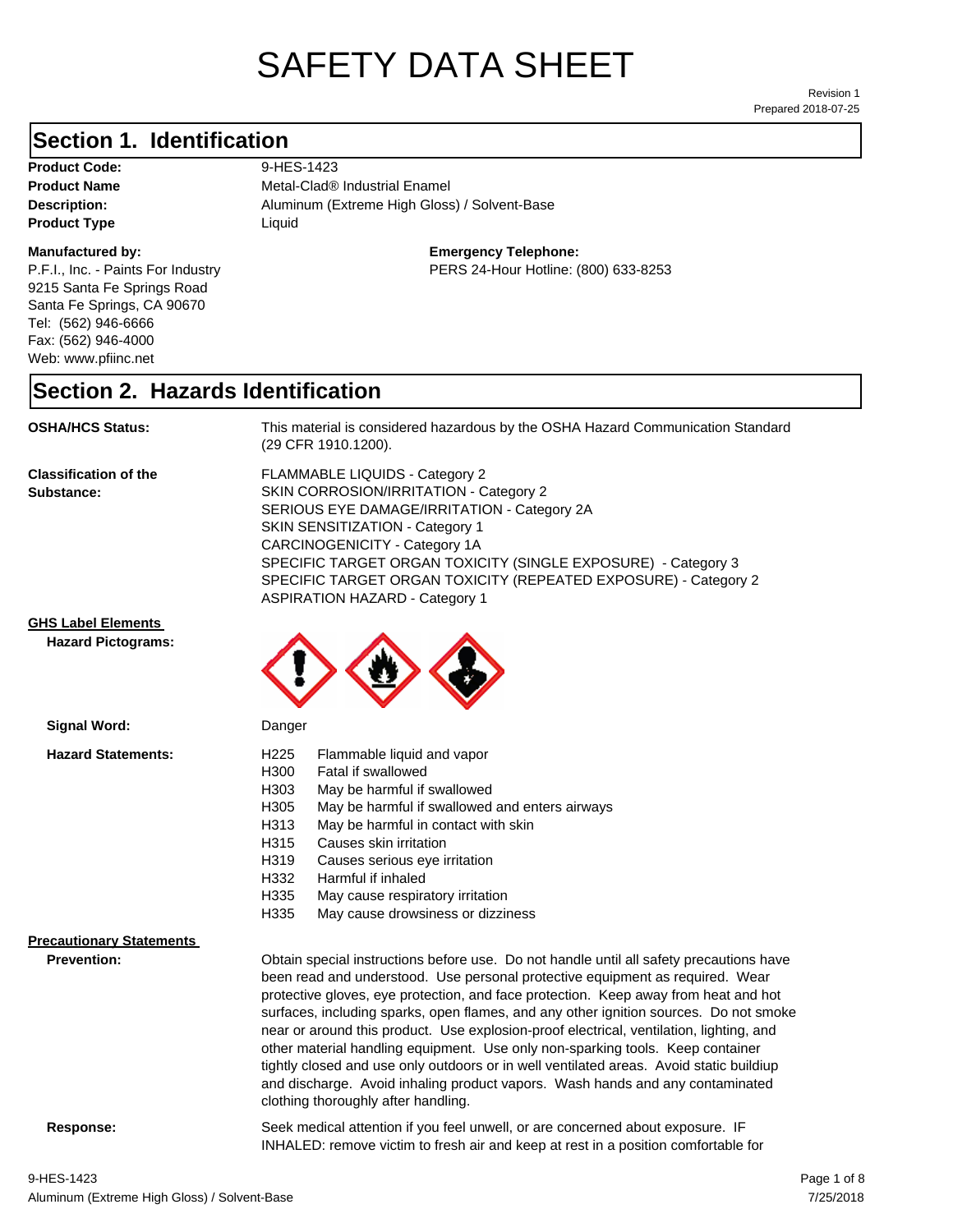| <b>Storage &amp; Disposal:</b>              | breathing. IF SWALLOWED: contact a poison control center or physician immediately.<br>Do not induce vomiting. IN CASE OF SKIN OR HAIR CONTACT: remove all<br>contaminated clothing, and wash skin with soap and water. If irritation or rash occurs,<br>get medical attention. IF IN EYES: rinse with copious amounts of water for several<br>minutes. Remove contact lenses, if present and easy to do so. If eye irritation persists,<br>seek medical attention.<br>Store in a locked and secure environment. Store in a cool, well ventilated area away<br>from direct sunlight and heat. Dispose of contents and container in accordance with all<br>local, regional, state, and federal regulations.                                                                                                                                                                                                                                                                                                                |
|---------------------------------------------|--------------------------------------------------------------------------------------------------------------------------------------------------------------------------------------------------------------------------------------------------------------------------------------------------------------------------------------------------------------------------------------------------------------------------------------------------------------------------------------------------------------------------------------------------------------------------------------------------------------------------------------------------------------------------------------------------------------------------------------------------------------------------------------------------------------------------------------------------------------------------------------------------------------------------------------------------------------------------------------------------------------------------|
| <b>Supplemental Label</b><br>Elements:      | Ensure adequate ventilation at all times when using this product and when sanding the<br>dried film. Wear an appropriate, NIOSH approved particulate respirator. Follow all<br>respirator manufacturer's directions for proper use. Abrading or sanding this product's<br>dried film may release crystalline silica which has been shown to cause lung damage<br>and may cause cancer following long term exposure. Rags, sandpaper, steel wool,<br>and other abrading materials or waste containing this product may spontaneously<br>combust when improperly disposed of. Product contains solvents which can cause<br>permanent brain and nervous system damage. Intentional misuse by concentrating<br>and inhaling the contents of this product can be harmful or fatal. Do not transfer<br>contents to another container.<br>PROPOSITION 65 WARNING: this product contains chemicals known to the State of<br>California to cause cancer and birth defects or other reproductive harm.<br>FOR INDUSTRIAL USE ONLY. |
| <b>Hazards not otherwise</b><br>classified: | None known.                                                                                                                                                                                                                                                                                                                                                                                                                                                                                                                                                                                                                                                                                                                                                                                                                                                                                                                                                                                                              |

## **Section 3. Composition/Information on Ingredients**

| Chemical Name / CAS No                                                       |
|------------------------------------------------------------------------------|
| Calcium Carbonate<br>1317-65-3<br>10 to 20%                                  |
| Regular Mineral Spirits<br>64741-41-9<br>10 to 20%<br>Vapor Pressure: 2 mmHg |
| Naphtha<br>64742-89-8<br>5 to 10%<br>Vapor Pressure: 12 mmHg                 |
| Xylene<br>1330-20-7<br>1 to 5%<br>Vapor Pressure: 1.06 kPa                   |
| <b>Mineral Spirits</b><br>8052-41-3<br>1 to 5%<br>Vapor Pressure: 2 mmHg     |
| Acetone<br>67-64-1<br>1 to 5%<br>Vapor Pressure: 30.796 kPA                  |

## **Section 4. First Aid Measures**

#### **Description of First Aid Measures**

| <b>Eve Contact:</b> | Immediately flush eyes with copious amounts of water. Remove any contact lenses.<br>Rinse for at least 10 minutes. Get medical attention.                                        |
|---------------------|----------------------------------------------------------------------------------------------------------------------------------------------------------------------------------|
| Inhalation:         | Remove victim to fresh air and maintain in a rest position comfortable for breathing. If<br>fumes are still present, all rescuers should wear appropriate respirators. If victim |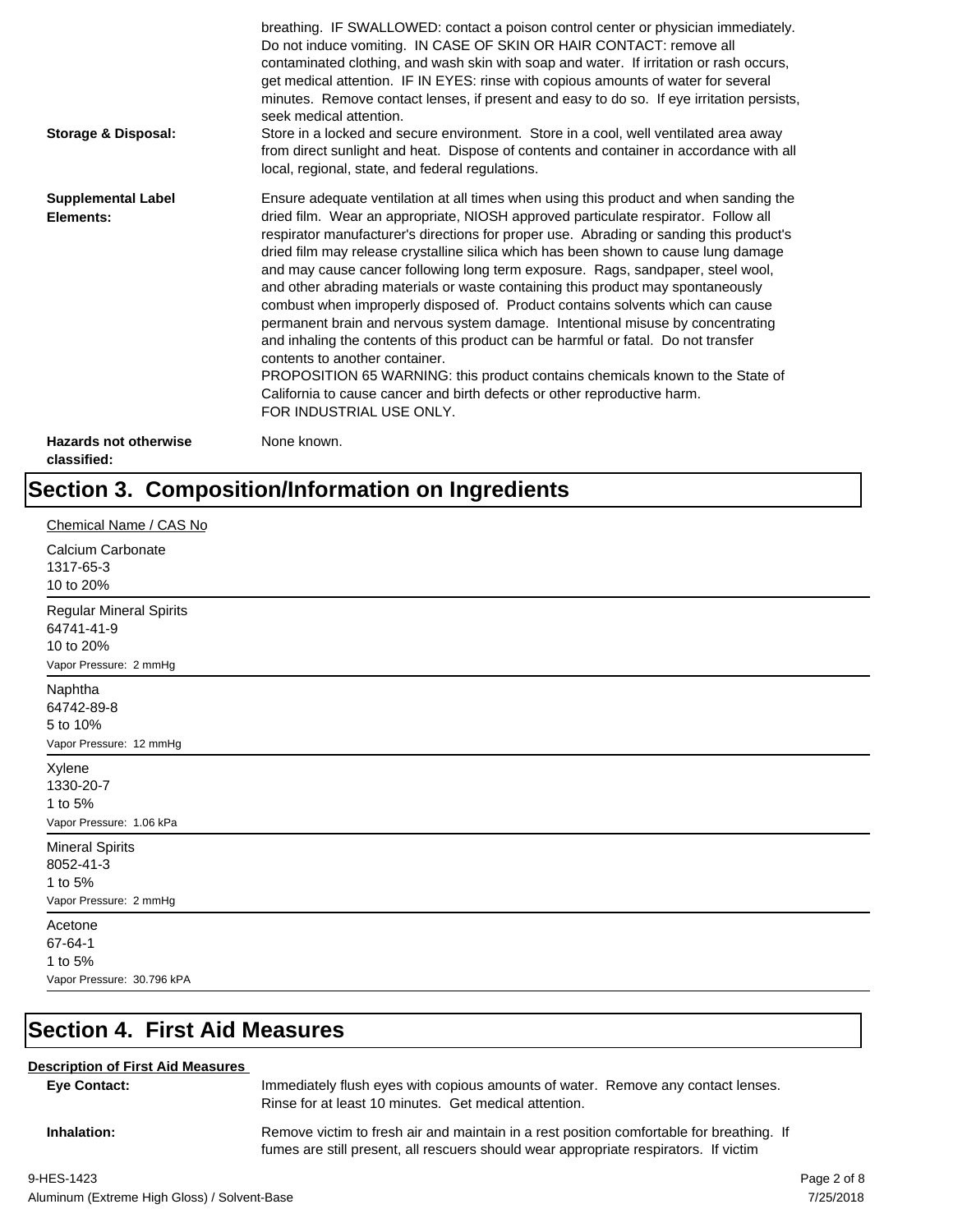| <b>Skin Contact:</b>                                | exhibits irregular breathing, trained personnel should provide artificial respiration or<br>oxygen. Mouth-to-mouth resuscitation may be dangerous. If necessary, contact a<br>poison control center or physician immediately. If victim is unconscious, place in a<br>recovery position and seek medical help immediately. Maintain an open airway for the<br>victim.<br>Wash affected areas with soap and water. Remove contaminated clothing and shoes.<br>Continue to rinse the affected area for at least ten minutes. Get medical attention if<br>discomfort continues. Avoid further exposure in the event of any symptoms or<br>complaints.                                                                                                                                                                                    |
|-----------------------------------------------------|---------------------------------------------------------------------------------------------------------------------------------------------------------------------------------------------------------------------------------------------------------------------------------------------------------------------------------------------------------------------------------------------------------------------------------------------------------------------------------------------------------------------------------------------------------------------------------------------------------------------------------------------------------------------------------------------------------------------------------------------------------------------------------------------------------------------------------------|
| Ingestion:                                          | If product is ingested, contact a poison control center or a physician immediately. Do<br>not induce vomitting. Rinse mouth with water and remove dentures, if any. Remove<br>victim to fresh air and keep at rest in a comfortable position to facilitate breathing. If<br>the victim is conscious and the product has been swallowed, provide small quantities of<br>water to drink. Cease if the victim feels sick, as vomitting may be dangerous.<br>Aspiration hazard if swallowed. This product can enter the lungs and cause damage.<br>If vomitting occurs, the head should be kept low so that vomit does not enter the lungs.<br>Never administer anything by mouth to an unconscious person. If unconscious, place<br>in a recovery position while medical attention is sought. Maintain an open airway for<br>the victim. |
| <b>Potential Acute Health Effects</b>               |                                                                                                                                                                                                                                                                                                                                                                                                                                                                                                                                                                                                                                                                                                                                                                                                                                       |
| <b>Eye Contact:</b>                                 | Causes serious eye irritation.                                                                                                                                                                                                                                                                                                                                                                                                                                                                                                                                                                                                                                                                                                                                                                                                        |
| Inhalation:                                         | Can cause central nervous system depression. May cause drowsiness and dizziness<br>as well as respiratory irritation.                                                                                                                                                                                                                                                                                                                                                                                                                                                                                                                                                                                                                                                                                                                 |
| <b>Skin Contact:</b>                                | Causes skin irritation. May cause an allergic skin reaction.                                                                                                                                                                                                                                                                                                                                                                                                                                                                                                                                                                                                                                                                                                                                                                          |
| Ingestion:                                          | Can cause central nervous system depression. May be fatal if swallowed and allowed<br>to enter airways. Irritating to mouth, throat and stomach.                                                                                                                                                                                                                                                                                                                                                                                                                                                                                                                                                                                                                                                                                      |
| <b>Over-Exposure Signs &amp; Symptoms</b>           |                                                                                                                                                                                                                                                                                                                                                                                                                                                                                                                                                                                                                                                                                                                                                                                                                                       |
| <b>Eye Contact:</b>                                 | Adverse symptoms may include: pain or irritation, watering, redness.                                                                                                                                                                                                                                                                                                                                                                                                                                                                                                                                                                                                                                                                                                                                                                  |
| Inhalation:                                         | Adverse symptoms may include: respiratory tract irritation, coughing, nausea or<br>vomiting, headache, drowsiness or fatigue, dizziness or vertigo, unconsciousness.                                                                                                                                                                                                                                                                                                                                                                                                                                                                                                                                                                                                                                                                  |
| <b>Skin Contact:</b>                                | Adverse symptoms may include: irritation, redness.                                                                                                                                                                                                                                                                                                                                                                                                                                                                                                                                                                                                                                                                                                                                                                                    |
| Ingestion:                                          | Adverse symptoms may include: nausea, vomiting.                                                                                                                                                                                                                                                                                                                                                                                                                                                                                                                                                                                                                                                                                                                                                                                       |
|                                                     | Indication of immediate medical attention and special treatment needed                                                                                                                                                                                                                                                                                                                                                                                                                                                                                                                                                                                                                                                                                                                                                                |
| <b>Notes to Physician:</b>                          | Treat symptomatically. Contact poison treatment specialists if large quantities have<br>been ingested or inhaled.                                                                                                                                                                                                                                                                                                                                                                                                                                                                                                                                                                                                                                                                                                                     |
| <b>Specific Treatments:</b>                         | None specified.                                                                                                                                                                                                                                                                                                                                                                                                                                                                                                                                                                                                                                                                                                                                                                                                                       |
| <b>Protection of First Aid</b><br><b>Providers:</b> | No action should be taken involving any personal risk or without proper training. If<br>fumes are still present, rescuers should wear appropriate respirators or a self<br>contained breathing apparatus. Mouth-to-mouth resuscitation may be dangerous for<br>the first aid provider. Wash all contaminated clothing with soap and water before<br>removal.                                                                                                                                                                                                                                                                                                                                                                                                                                                                          |

## **Section 5. Fire Fighting Measures**

| <b>Extinguishing Media</b>                        |                                                                                                                                                                                                                                                                                                                                                                                                                   |
|---------------------------------------------------|-------------------------------------------------------------------------------------------------------------------------------------------------------------------------------------------------------------------------------------------------------------------------------------------------------------------------------------------------------------------------------------------------------------------|
| Suitable Media:                                   | Dry chemical, CO2, water spray (fog), foam, dry sand.                                                                                                                                                                                                                                                                                                                                                             |
| Unsuitable Media:                                 | Do not use water jet.                                                                                                                                                                                                                                                                                                                                                                                             |
| <b>Specific Hazards:</b>                          | The material contains flammable liquid and vapor. Closed containers may explode<br>when exposed to extreme heat as a result of buildup of steam. Vapors may form<br>explosive mixtures with air. Vapors can travel to a source of ignition and flash back.<br>Keep containers tightly closed and isolate from heat, electrical equipment, sparks, and<br>open flames. No unusual fire or explosion hazards noted. |
| <b>Special Firefighting</b><br><b>Procedures:</b> | Water may be used to cool closed containers to prevent pressure buildup and possible<br>autoignition or explosion. Evacuate area and fight fire from safe distance. Containers<br>may explode when heated. Firefighters should wear appropriate protective equipment                                                                                                                                              |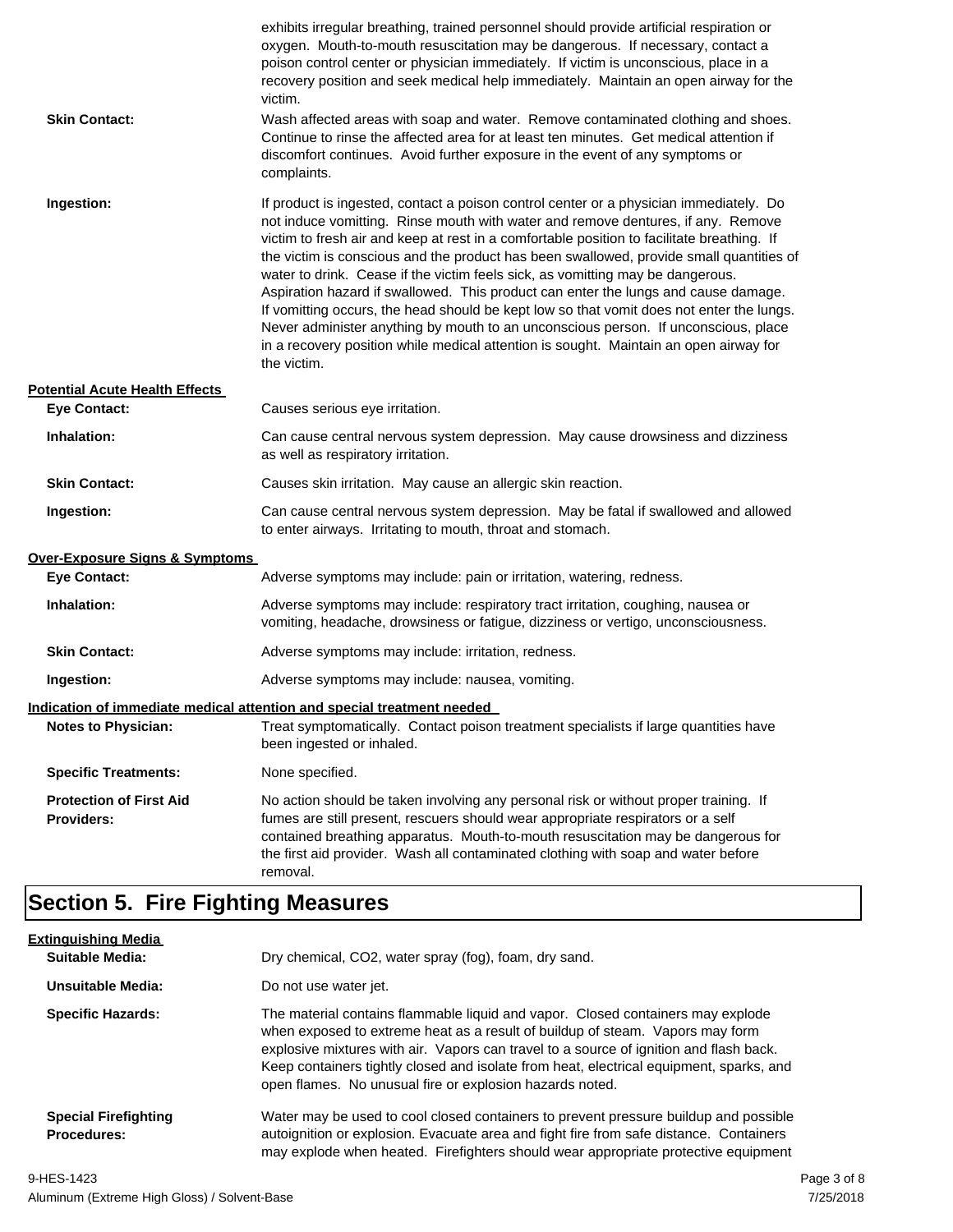## **Section 6. Accidental Release Measures**

| <b>Environmental Precautions:</b>                               | Avoid dispersal of spilled material and runoff from contacting soil, waterways, drains,<br>and sewers. Inform the relevant authorities if the product has caused environmental<br>pollution.                                                                                                                                                                                                                                                                                                                                                                                        |
|-----------------------------------------------------------------|-------------------------------------------------------------------------------------------------------------------------------------------------------------------------------------------------------------------------------------------------------------------------------------------------------------------------------------------------------------------------------------------------------------------------------------------------------------------------------------------------------------------------------------------------------------------------------------|
| <b>Steps to be Taken if Material</b><br>is Released or Spilled: | Contain spilled liquid with sand or earth. Do not use combustible materials such as<br>sawdust. Eliminate all ignition sources and use explosion-proof equipment. Place<br>material in a container and dispose of according to local, regional, state, and federal<br>regulations. Ventilate area and remove product with inert absorbent and non-sparking<br>tools. Do not incinerate closed containers.                                                                                                                                                                           |
| <b>Small Spills:</b>                                            | Stop leak if doing so can be done without risk. Remove containers from spill area.<br>Use non-sparking tools. Dilute with water and mop up if water-soluble. If not<br>water-soluble, absorb with inert dry material and place in appropriate waste container.<br>Dispose of via a licensed waste disposal contractor.                                                                                                                                                                                                                                                              |
| Large Spills:                                                   | Stop leak if doing so can be done without risk. Remove containers from spill area.<br>Use non-sparking tools. Approach the release from upwind. Prevent entry into<br>sewers, waterways, basements, or confined areas. Wash spillages into an effluent<br>treatment plant or proceed as follows: contain and collect spillage with inert absorbent<br>materials and place in a container for disposal according to local regulations. Dispose<br>of via a licensed waste disposal contractor. See Section 1 for emergency contact<br>information and Section 13 for waste disposal. |

## **Section 7. Handling and Storage**

| Handling: | Wash thoroughly after handling. Eating, drinking, and smoking should be prohibited in<br>areas where this material is handled, stored, and processed. Wash hands and face<br>before eating or drinking. Remove contaminated clothing and launder before reuse.<br>Use only with adequate ventilation. Follow all SDS and label precautions even after<br>container is emptied, as it may retain product residues. Avoid breathing fumes, vapors,<br>or mist. Avoid contact with eyes, skin, and clothing. |  |
|-----------|-----------------------------------------------------------------------------------------------------------------------------------------------------------------------------------------------------------------------------------------------------------------------------------------------------------------------------------------------------------------------------------------------------------------------------------------------------------------------------------------------------------|--|
| Storage:  | Store in a dry, cool, well ventilated place. Keep container tightly closed while not in<br>use. Isolate from heat, electrical equipment, sparks, and open flame. Do not store<br>above 120 degrees Fahrenheit. Store large quantities in buildings designed and<br>protected for storage of NFPA Class II combustible liquids. Protect from heat,<br>moisture, and foreign materials.                                                                                                                     |  |

## **Section 8. Exposure Controls/Personal Protection**

| Chemical Name / CAS No<br>Calcium Carbonate<br>1317-65-3<br>10 to 20%               | <b>OSHA Exposure Limits</b><br>$15 \text{ mg/m}$ | <b>ACGIH Exposure Limits</b><br>10 mg/m3 | <b>Other Exposure Limits</b> |
|-------------------------------------------------------------------------------------|--------------------------------------------------|------------------------------------------|------------------------------|
| <b>Regular Mineral Spirits</b><br>64741-41-9<br>10 to 20%<br>Vapor Pressure: 2 mmHg | 100 ppm                                          | 100 ppm                                  |                              |
| Naphtha<br>64742-89-8<br>5 to 10%<br>Vapor Pressure: 12 mmHg                        | 500 ppm                                          | 300 ppm                                  |                              |
| Xylene<br>1330-20-7<br>1 to 5%<br>Vapor Pressure: 1.06 kPa                          | 100 ppm                                          | 100 ppm                                  |                              |
| <b>Mineral Spirits</b><br>8052-41-3<br>1 to 5%                                      | 100 ppm                                          | 100 ppm                                  |                              |
| 9-HES-1423                                                                          |                                                  |                                          | Page 4 of 8                  |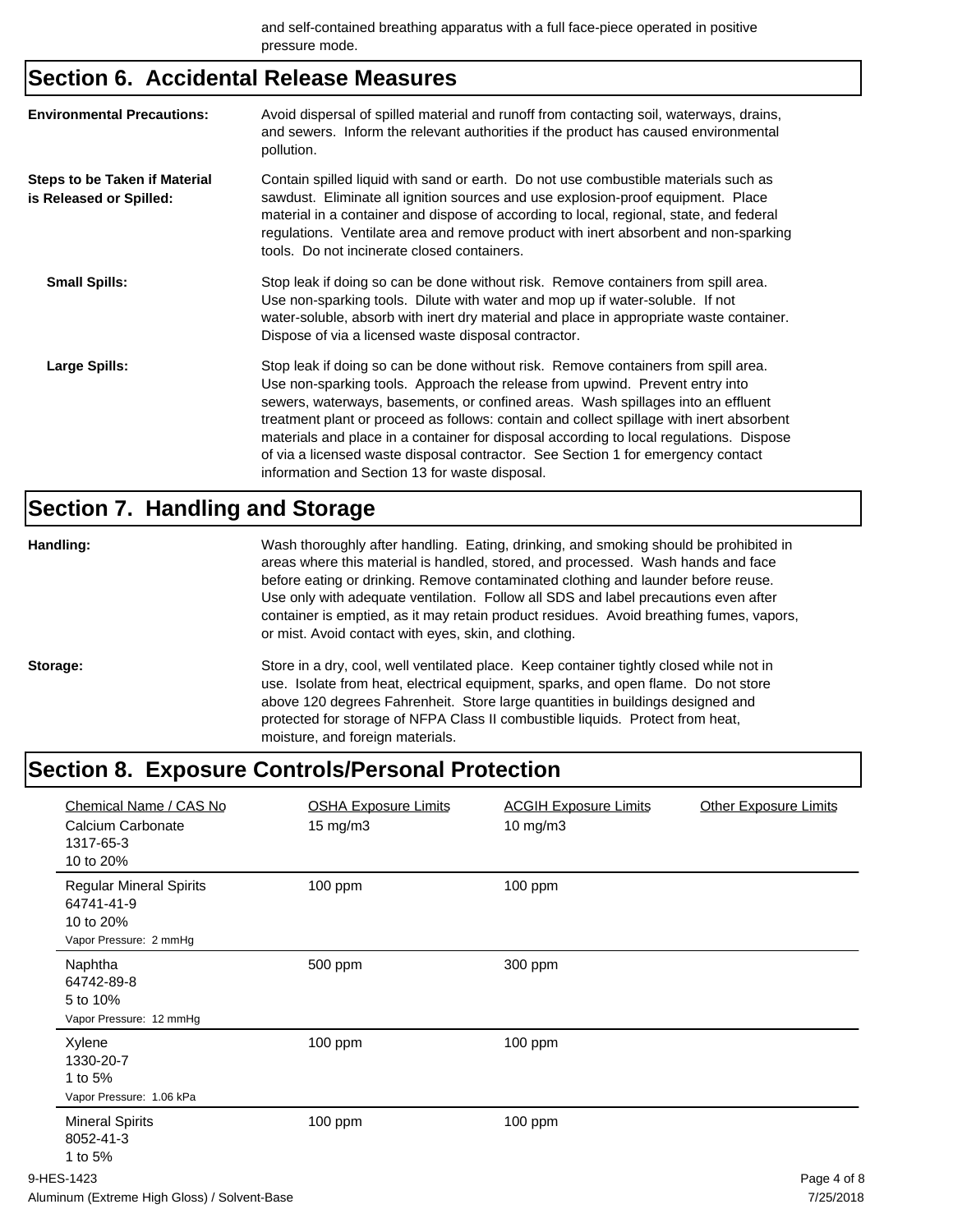| 1,000 ppm            | 500 ppm                                                                                                                                                                                                                                                                                                                                                                                                                                                                                                                                                                                                                                                                                                                                                                                       |
|----------------------|-----------------------------------------------------------------------------------------------------------------------------------------------------------------------------------------------------------------------------------------------------------------------------------------------------------------------------------------------------------------------------------------------------------------------------------------------------------------------------------------------------------------------------------------------------------------------------------------------------------------------------------------------------------------------------------------------------------------------------------------------------------------------------------------------|
|                      | Use process enclosures, local exhaust ventilation, or other engineering controls to<br>keep worker exposure to airborne contaminants below any recommended or statutory<br>limits. The engineering controls also need to keep gas, vapor, or dust concentrations<br>below any lower explosive limits. Use explosion-proof ventilation equipment.                                                                                                                                                                                                                                                                                                                                                                                                                                              |
|                      | Emissions from ventilation or work process equipment should be checked to ensure<br>they comply with the requirements of environmental protection legislation. In some<br>cases, fume scrubbers, filters, and other engineering modifications to the process<br>equipment may be required to reduce emissions to acceptable levels.                                                                                                                                                                                                                                                                                                                                                                                                                                                           |
| adequate protection. | Use a properly fitted, air-purifying or air-fed respirator complying with an approved<br>standard if a risk assessment indicates this is necessary. Respiratory protection<br>programs that meet OSHA 1910.134 and ANSI Z88.2 requirements must be followed<br>when workplace conditions warrant a respirator's use. A NIOSH/MSHA approved<br>respirator with an organic vapor cartridge may be permissible under circumstances<br>where airborne concentrations are expected to exceed exposure limits. Protection<br>provided by air purifying respirators is limited. Use a positive pressure, air supplied<br>respirator if there is any potential for an uncontrolled release, exposure levels are not<br>known, or in any circumstances where air purifying respirators may not provide |
| used.                | Use impervious, chemical resistant gloves to prevent prolonged skin contact and<br>absorption of material through the skin. Nitrile or neoprene gloves may afford<br>adequate protection. Personal protective equipment for the body should be selected<br>based on the task being performed and the risks involved, and should be approved by<br>a specialist before handling this product. Where there is a risk of ignition from static<br>electricity, wear anti-static protective clothing. For best protection, the clothing should<br>include anti-static boots, gloves, and overalls. Appropriate footwear should always be                                                                                                                                                           |
|                      | Safety eyewear, such as splash goggles or a full face shield, should be worn at all                                                                                                                                                                                                                                                                                                                                                                                                                                                                                                                                                                                                                                                                                                           |
|                      | Wash thoroughly with soap and water before eating, drinking, or smoking. Remove<br>contaminated clothing immediately and launder before reuse.                                                                                                                                                                                                                                                                                                                                                                                                                                                                                                                                                                                                                                                |
|                      | times to protect against splashes of liquids.                                                                                                                                                                                                                                                                                                                                                                                                                                                                                                                                                                                                                                                                                                                                                 |

#### **Section 9. Physical and Chemical Properties** Physical State: Liquid

| r riyaludi Oldi <del>c</del> . | Liyuiu            |
|--------------------------------|-------------------|
| Odor:                          | Solvent odor      |
|                                |                   |
| Vapor Density                  | Heavier than air  |
| Vapor Density                  | 4.12              |
| Vapor Pressure                 | 7 kPa             |
| <b>Evaporation Rate</b>        | Slower than ether |
| Boiling Range                  | 56 to 157 C       |
| Specific Gravity (SG)          | 1.072             |
| Material VOC (Lb / Gal)        | 2.65              |
| Material VOC $(g/L)$           | 317.37            |
| Coating VOC (Lb/Gal)           | 2.73              |
| Coating VOC (g/L)              | 327.11            |
| Flash Point:                   | 32 C (90 F)       |
| Autoignition:                  | Will not occur    |
| LEL:                           | $1.0 \%$          |
| UEL:                           | 12.8%             |
| <b>Partition Coefficient.</b>  | Not available     |
| n-octanol/water:               |                   |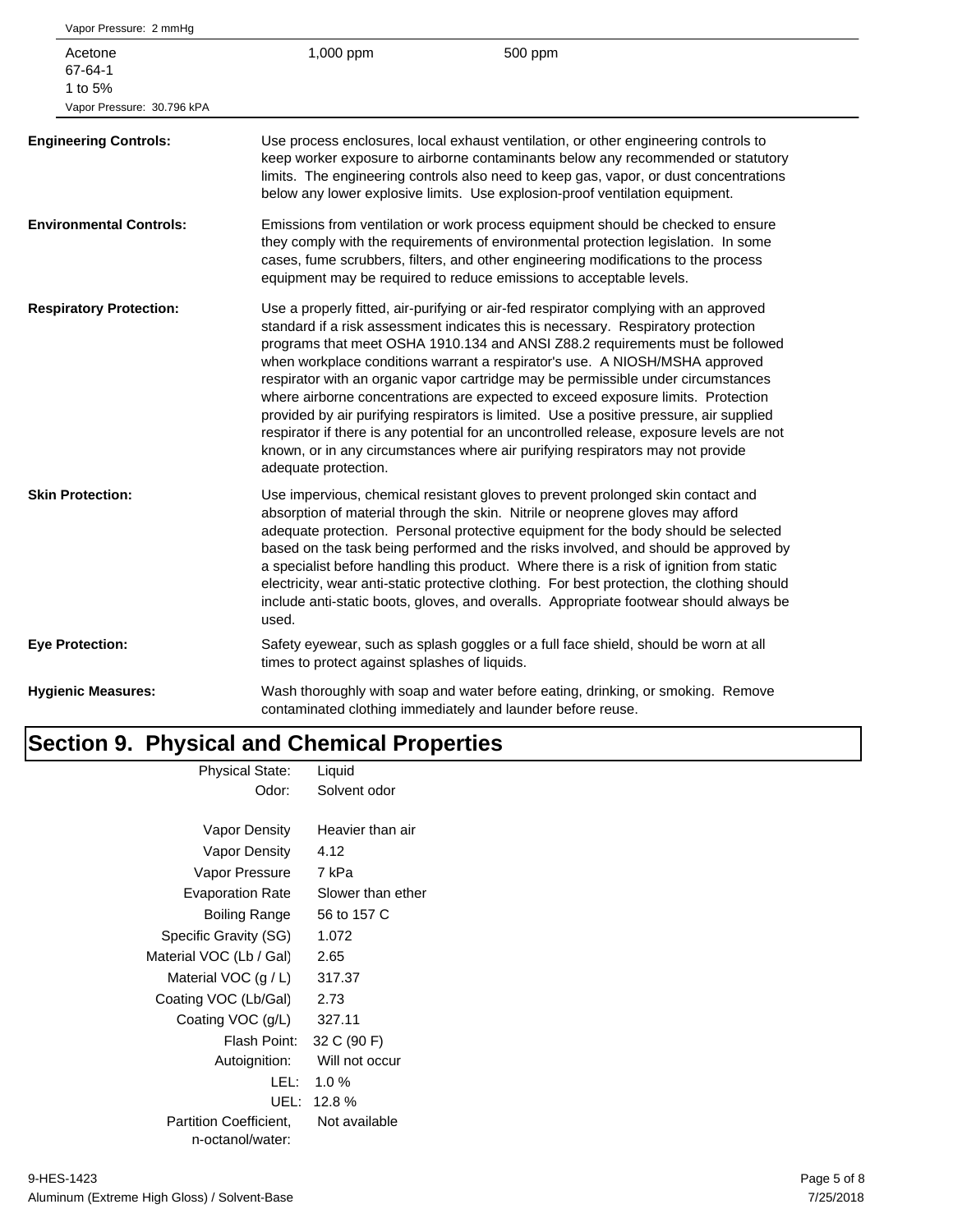## **Section 10. Stability and Reactivity**

| Incompatibility:<br><b>Hazardous Decomposition:</b> | allow vapor to accumulate in low or confined areas. Avoid contact with strong acid and<br>strong bases.<br>Incompatible with strong oxidizing agents.<br>By open flame, carbon monoxide and carbon dioxide. When heated to decomposition, |
|-----------------------------------------------------|-------------------------------------------------------------------------------------------------------------------------------------------------------------------------------------------------------------------------------------------|
|                                                     | product emits acrid smoke and irritating fumes. Contains solvents which may form<br>carbon monoxide, carbon dioxide, and formaldehyde.                                                                                                    |
| <b>Hazardous Polymerization:</b>                    | Will not occur under normal conditions.                                                                                                                                                                                                   |
| Stability:                                          | The product is stable.                                                                                                                                                                                                                    |

## **Section 11. Toxicological Information**

| <u>Effects of Over-Exposure_</u> |                                                                                                                                                                                                                                                                                                                                                                                                                                                                                                                                                                                                                                                                                                                                                                                                                                                                                                                                                                                                                                                                                                                                                                                                                                                                                                                                                                                                                      |  |  |
|----------------------------------|----------------------------------------------------------------------------------------------------------------------------------------------------------------------------------------------------------------------------------------------------------------------------------------------------------------------------------------------------------------------------------------------------------------------------------------------------------------------------------------------------------------------------------------------------------------------------------------------------------------------------------------------------------------------------------------------------------------------------------------------------------------------------------------------------------------------------------------------------------------------------------------------------------------------------------------------------------------------------------------------------------------------------------------------------------------------------------------------------------------------------------------------------------------------------------------------------------------------------------------------------------------------------------------------------------------------------------------------------------------------------------------------------------------------|--|--|
| <b>Eve Contact:</b>              | Causes serious eye irritation.                                                                                                                                                                                                                                                                                                                                                                                                                                                                                                                                                                                                                                                                                                                                                                                                                                                                                                                                                                                                                                                                                                                                                                                                                                                                                                                                                                                       |  |  |
| <b>Skin Contact:</b>             | Prolonged or repeated skin contact may cause irritation. Allergic reactions are<br>possible.                                                                                                                                                                                                                                                                                                                                                                                                                                                                                                                                                                                                                                                                                                                                                                                                                                                                                                                                                                                                                                                                                                                                                                                                                                                                                                                         |  |  |
| Inhalation:                      | Harmful if inhaled. High gas, vapor, mist, or dust concentrations may be harmful if<br>inhaled. Avoid breathing fumes, spray, vapors, or mist. May cause headaches and<br>dizziness. High vapor concentrations are irritating to the eyes, nose, throat, and lungs.<br>Prolonged or excessive inhalation may cause respiratory tract irritation.                                                                                                                                                                                                                                                                                                                                                                                                                                                                                                                                                                                                                                                                                                                                                                                                                                                                                                                                                                                                                                                                     |  |  |
| Ingestion:                       | Harmful or fatal if swallowed. Aspiration hazard if swallowed; can enter lungs and<br>cause damage.                                                                                                                                                                                                                                                                                                                                                                                                                                                                                                                                                                                                                                                                                                                                                                                                                                                                                                                                                                                                                                                                                                                                                                                                                                                                                                                  |  |  |
| <b>Chronic Hazards:</b>          | High concentrations may lead to central nervous system effects (drowsiness,<br>dizziness, nausea, headaches, paralysis, burred vision) and damage. Reports have<br>associated repeated and prolonged occupational overexposure to solvents with<br>permanent brain and nervous system damage. Contains carbon black pigment.<br>Chronic inflammation, lung fibrosis, and lung tumors have been observed in<br>experimental tests involving rats exposed to excessive concentrations of carbon black<br>and several insoluble dust particles for long periods of time. Tumors have not been<br>observed in other species under similar circumstances. Epidemiological studies of<br>North American workers show no evidence of clinically significant negative health<br>effects from occupational exposure to carbon black. Carbon black is listed as a Group<br>2B - Possibly Carcinogenic to Humans, by IARC and is proposed to be listed as A4 -<br>Not Classified as a Human Carcinogen by the American Conference of Governmental<br>Industrial Hygienists. Significant exposure is unlikely during typical application of this<br>product by roller or brush. Risk of overexposure depends on the duration and level of<br>exposure to dust from such processes as repeated sanding of dried surfaces, or<br>inhalation of spray mist, and the actual concentration of carbon black in the product<br>formula. |  |  |
|                                  | Product contains titanium dioxide, which is listed as a Group 2B - Possibly<br>Carcinogenic to Humans by IARC. No significant exposure to titanium dioxide is<br>anticipated while using this product, in which titanium dioxide is bound to other<br>materials including resin and other pigments, during brush or rolling application.<br>Overexposure risks depend on duration and level of exposure to dust, such as from<br>repeated sanding of this product's dried film, or inhalation of spray mist, and the actual<br>concentration of titanium dioxide in the product formula. For additional information,<br>refer to IARC Monograph, Volume 93, 2010.                                                                                                                                                                                                                                                                                                                                                                                                                                                                                                                                                                                                                                                                                                                                                    |  |  |
| <b>Primary Routes of Entry:</b>  | Eye contact, ingestion, inhalation, absorption through the skin, skin contact.                                                                                                                                                                                                                                                                                                                                                                                                                                                                                                                                                                                                                                                                                                                                                                                                                                                                                                                                                                                                                                                                                                                                                                                                                                                                                                                                       |  |  |
| <b>Acute Toxicity Values:</b>    | Acute effects of this product have not been tested. Available data on individual<br>components, if any, will be listed below.                                                                                                                                                                                                                                                                                                                                                                                                                                                                                                                                                                                                                                                                                                                                                                                                                                                                                                                                                                                                                                                                                                                                                                                                                                                                                        |  |  |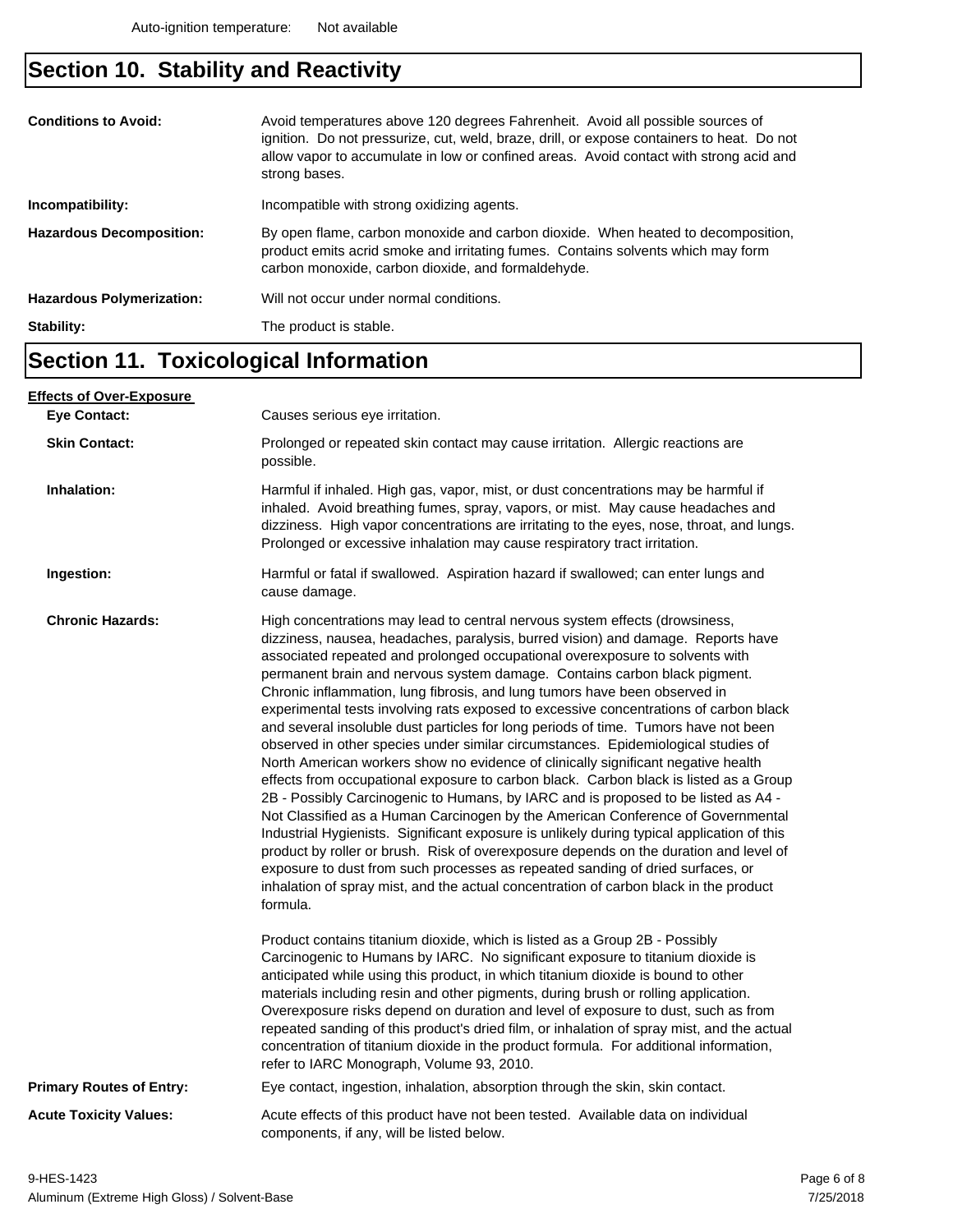**Ecological Information:** Product is a mixture of listed components.

#### **Section 13. Disposal Information**

**Disposal Considerations:** The generation of waste should be avoided or minimized wherever possible. Disposal of this product, solutions, and any by-products should at all times comply with relevant environmental protection regulations and waste disposal regulations, in addition to any local or regional restrictions which may be in effect. Surplus and non-recyclable products should be disposed of via a licensed waste disposal contractor. Waste should not be disposed of untreated to the sewer unless fully compliant with the requirements of all authorities with jurisdiction. Waste packaging should be recycled whenever possible. Incineration or landfill should only be considered when recycling is not feasible. Take care when handling empty containers as they may retain some residual product. Vapor from residue may create a flammable or explosive atmosphere within the used container. Do not expose empty containers to heat or sparks, and do not weld, cut, or grind used containers unless they have been thoroughly cleaned. Avoid contact of spilled material with soil, waterways, drains, and sewer systems.

#### **Section 14. Transport Information**

|                          | Domestic (US DOT) | <b>International (IMDG)</b> | Air (IATA) | Canada (TDG) |
|--------------------------|-------------------|-----------------------------|------------|--------------|
| <b>UN Number:</b>        | 1263              | 1263                        | 1263       | 1263         |
| <b>UN Shipping Name:</b> | Paint             | Paint                       | Paint      | Paint        |
| <b>Hazard Class:</b>     | 3                 | 3                           | 3          | 3            |
| <b>Packing Group:</b>    | $\mathsf{I}$      | Ш                           | Ш          | Ш            |
| <b>Limited Quantity:</b> | Yes               | Yes                         | Yes        | Yes          |
|                          |                   |                             |            |              |

**Special Considerations:** The presence of a shipping description for a particular mode of transport does not indicate that the product is packaged suitably for that mode of transport. All packaging should be reviewed for suitability prior to shipment, so that compliance with applicable regulations can be ensured. Compliance with all applicable regulations is the sole responsibility of the person offering the product for transport. Persons loading and unloading dangerous goods should be trained in all the risks associated with the substances at hand, and on all actions to be taken in case of an emergency situation.

#### **Section 15. Regulatory Information**

| <b>U.S. Federal Regulations</b><br><b>CERCLA - SARA Hazard</b><br>Category: | This product has been reviewed according to the EPA hazard categories promulgated by<br>Sections 311 and 312 of the Superfund Amendment and Reauthorization Act of 1986.<br>known as SARA Title III, and is considered to meet the following categories under<br>applicable conditions:<br>Fire Hazard, Acute Health Hazard, Chronic Health Hazard<br>This product contains the following substances subject to the reporting requirements of<br>Section 313 of Title III of the Superfund Amendment and Reauthorization Act of 1986 as<br>well as 40 CFR Section 372: |             |  |  |
|-----------------------------------------------------------------------------|------------------------------------------------------------------------------------------------------------------------------------------------------------------------------------------------------------------------------------------------------------------------------------------------------------------------------------------------------------------------------------------------------------------------------------------------------------------------------------------------------------------------------------------------------------------------|-------------|--|--|
|                                                                             |                                                                                                                                                                                                                                                                                                                                                                                                                                                                                                                                                                        |             |  |  |
| <b>SARA Section 313:</b>                                                    |                                                                                                                                                                                                                                                                                                                                                                                                                                                                                                                                                                        |             |  |  |
|                                                                             | 1330-20-7<br>$X$ ylene $1.0 - 5\%$                                                                                                                                                                                                                                                                                                                                                                                                                                                                                                                                     |             |  |  |
|                                                                             | 7429-90-5<br>4.4%<br>Aluminum                                                                                                                                                                                                                                                                                                                                                                                                                                                                                                                                          |             |  |  |
| <b>Toxic Substances Control</b>                                             | This product contains the following chemical substances subject to the reporting<br>requirements of TSCA 12(B) if exported from the United States:                                                                                                                                                                                                                                                                                                                                                                                                                     |             |  |  |
| 9-HES-1423                                                                  |                                                                                                                                                                                                                                                                                                                                                                                                                                                                                                                                                                        | Page 7 of 8 |  |  |